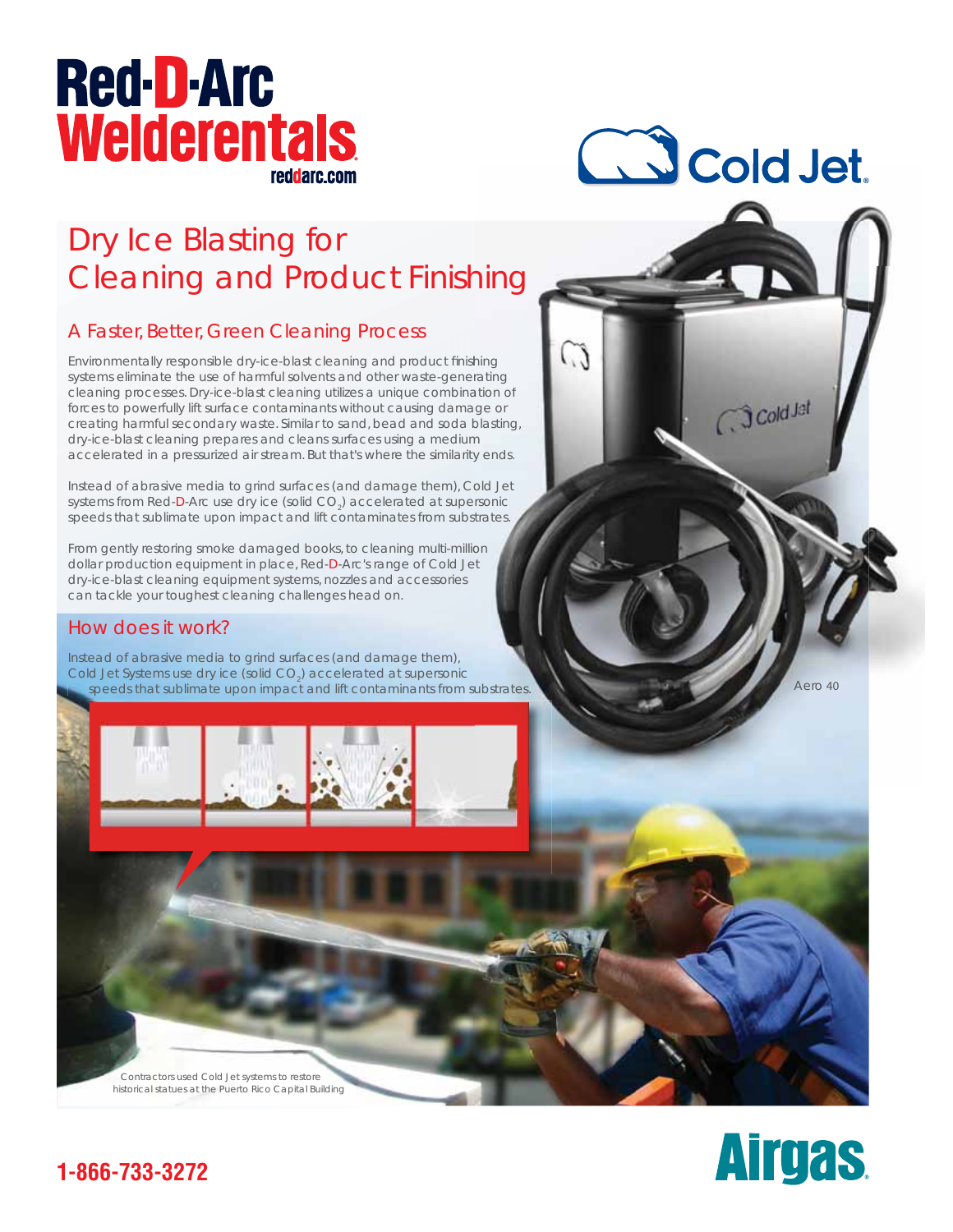# **Red-D-Arc Welderentals** reddarc.com

## The *right* tool for the job...

**Dry Ice**

**Airgas** 

Red-D-Arc offers a variety of Cold Jet Dry Ice Blasting Systems to provide you with the appropriate solution for your needs and budget.



#### Aero 40/Aero 40 HP

Hopper Capacity: 40 lb H Feed Rate: 0-4 lb/min F Blast Pressure, 40: up to 140 PSI B Blast Pressure, 40HP: up to 250 PSI B Weight: 260 lb W Dimensions: 36" X 17" X 40" D Uses dry ice pellets U



#### 3 MicroClean

i Dry Ice Capacity: 20 lb Feed Rate: 0 -1.2 lb/min Blast Pressure: up to 140 PSI Power Supply: 110V or 230V 1Phase Weight: 130 lb Dimensions: 22" X 16" X 21" Uses dry ice block shavings

All Aero Series units require a 1" ID air line capable of delivering up to 165 CFM at 80 PSI within 50 feet of the application area, as well as 110V 10A electrical power (except for the pneumatic C100).

#### Aero Series



#### Patented shaving technology...

While pellets are most suitable when removing heavy, thick contaminants, shaved ice is ideal for he cleaning delicate substrates, intricate geometries cl or tiny openings. or

The Aero Series features the SureFlow System, ensuring a reliable flow of dry ice pellets for a superior and efficient clean.

The i<sup>3</sup> Series features patented dry ice block shaving and feeder technology, providing a sh powerfully gentle and precise clean. po



Aero C100 Pneumatic Hopper Capacity: 100 lb Hop Feed Rate: 0-7 lb/min Fee Blast Pressure: up to 140 PSI Blas Power Supply: Pneumatic Pow Weight: 250 lb Wei

Aero 80 HP Hopper Capacity: 80 lb H Feed Rate: 0-7 lb/min Fe Blast Pressure: up to 300 PSI B

Weight: 400 lb W

Dimensions: 31" X 15" X 45" Dim Uses dry ice pellets Use

i 3 Series



#### Set-up in a snap...

**Red D Arc** 

Connect your air supply to the machine, add dry ice and select your nozzle - it's that simple. Our portable and rugged systems are designed for both industrial applications and contract cleaning. Optimize your system's performance by adjusting compressed-air pressure, nozzle type and dry ice pellet size, density, and feed rate.

Cold Jat

**1-866-733-3272**

Dimensions: 43" X 20" X 46" D Uses dry ice pellets U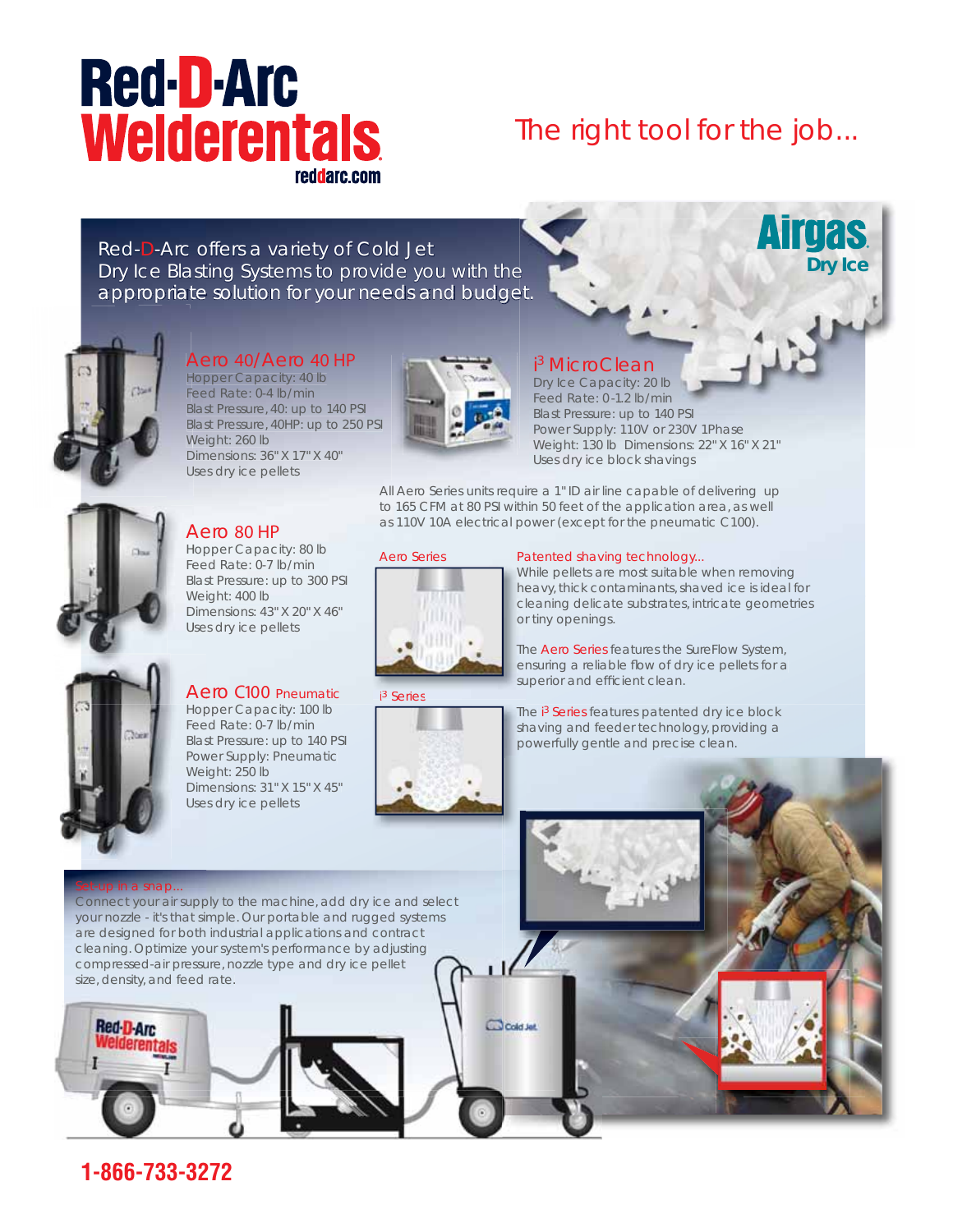### ...from a *single* source supplier.





Red-D-Arc is pleased to offer our Blasters Plus Program, a comprehensive program that provides users with an environmentally responsible dry ice blasting system, including supplies and support - in an all-in-one agreement that includes equipment and consumables - all from a single source.

#### Rent, Lease, or Purchase

Regardless of the size and scope of your dry ice blasting project, we have options to accommodate your needs. From daily rentals to new machine sales... we have you covered.

With our nationwide sales team, and network of rental outlets, you can choose how you want to get your dry ice blast cleaning equipment. Whether you just want to rent a machine for a weekend shutdown and maintenance, or purchase outright and depreciate over time, we can accommodate your preference.

#### Nationwide Coverage

With over 50 rentals centers strategically located across North America, Red-D-Arc can provide dry ice blast cleaning equipment where you need it, when you need it.

Blasters Plus Program Includes all equipment as well as dry ice.

#### Daily, Weekly or Monthly Rentals

Rent your blasting equipment by the day, week, or month.

Blast-Logistics Lease Equipment can be leased for a 36-month term.

Try-Before-You-Buy Your equipment is delivered to you on a rental basis, but you can exercise an option to purchase within the first 30 days.

Rent-to-Own Apply your rental payments towards purchase costs.

Purchase New or Used Call us for details about new or used equipment purchases.

#### Blasters Plus Program

Blasters Plus is an all-inclusive agreement for the rental of a dry ice blast cleaning system, dry ice cleaning medium (either pellets or block ice), and a compressed air supply (if needed). Highlights include...

- Agreements can be for short or long term rental (daily, weekly, monthly) or lease (36-months)
- Complete dry ice system is configured to your specific requirements
- Regular invoicing for the equipment and the first 1,000 pounds of dry ice
- Additional ice can be ordered on an as-needed basis and billed separately



**Airgas** 



After Cooler Dry Ice Chest Air Compressor

For more information click www.reddarc.com/iceblast or call 1-866-733-3272 to speak to a dry ice blast cleaning specialist.